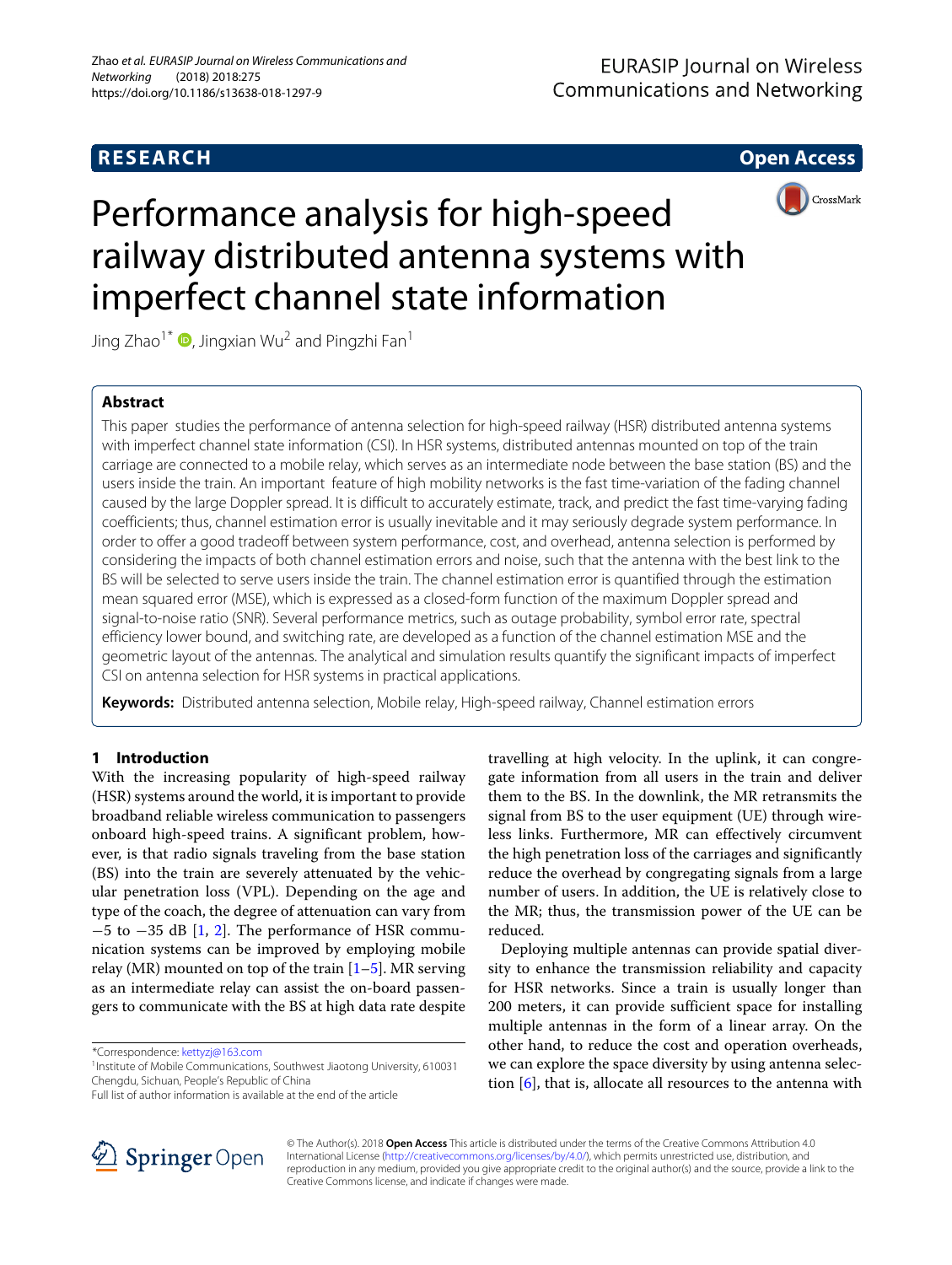the best link quality to the BS to improve system performance, which requires the knowledge of channel state information (CSI). However, high mobility networks usually experience fast time-varying fading caused by large Doppler shifts. The fast fading variation imposes tremendous challenges to the accurate estimation and tracking of the time-varying CSI [\[7\]](#page-10-4). Therefore, channel estimation errors are inevitable in HSR systems and they will have significant impacts on system performance  $[8-10]$  $[8-10]$ . In highmobility networks, channel estimation error is caused by two factors: distortions due to noise and outdated CSI due to fast fading variation.

The presence of imperfect CSI is especially detrimental to antenna selection systems, which rely on the CSI to pick the antenna with the best signal-to-noise ratio (SNR). Hence, in order to further improve the performance, antenna selection is developed by considering the impacts of channel estimation errors and the geometric layout of the antenna array. Different antenna selection and relay selection schemes with imperfect CSI have been studied in  $[11–13]$  $[11–13]$ . The effect of outdated CSI on the outage and error rate performance of amplify-and-forward  $(AF)$  relay selection was discussed in [\[11\]](#page-10-7). Seyfi et al. [\[12\]](#page-11-1) investigated the performance of selection cooperation in the presence of imperfect channel estimation. In [\[13\]](#page-11-0), the outage probability and the asymptotic behavior of decodeand-forward (DF) relay selection with outdated channel estimates was studied. However, the effect of imperfect CSI on the switching rate, which is an important indicator for selection combining scheme, has not been studied in the literature. Furthermore, these existing works only consider traditional multiple-input multiple-output system with co-located antennas, or multiple fixed relays with single antenna, and they do not consider the effects of pathloss or geometric layout of the antenna array, which have significant impacts on the performance of HSR systems. In addition, the impacts of user mobility or Doppler spread on the system performance is not studied either. Therefore, the existing results cannot be readily applied to HSR systems with distributed antennas.

This paper addresses the performance of an antenna selection scheme in a distributed antenna setup. The objective is mainly to evaluate the antenna selection algorithm against fast channel variations due to high mobility of the trains. Antenna selection relies on future CSI, which is estimated and predicted by using pilot symbols at the current slot following the minimum mean squared error (MMSE) or the maximum likelihood (ML) criterion. The impacts of both noise distortion and outdated channel information are considered during channel estimations. We quantify the performance of the antenna selection system by developing analytical expressions of the outage probability (OP), the symbol error rate (SER), an average spectral efficiency lower bound, and the switching rate. They are expressed as explicit functions of a number of system parameters, such as the channel estimation MSE related to the train speed, the average SNR, and the distance between the mobile antennas and the BS. The impacts of high mobility and channel estimation errors on system performance are investigated through both analytical and simulation studies.

The main contributions of this paper can be summarized as follows:

- A new antenna selection scheme for HSR systems is introduced. The antenna selection is performed by considering both the impacts of imperfect CSI due to high mobility of the train and the geometric layout of the distributed linear antenna array mounted on top of the train. Unlike existing antenna selection schemes for co-located antennas, the proposed scheme considers the effects of different pathloss experienced by distributed antennas, and this leads to significant performance gains over conventional systems.
- The impacts of train mobility on system performance are explicitly quantified by analytically identifying the relationship between train speed and channel estimation error. The results are used to develop an analytical OP, SER, a spectral efficiency lower bound, and switching rate for systems operating with imperfect CSI.

### **2 Methods**

The rest of this paper is organized as follows. Section [3](#page-1-0) presents the system model of a high-speed railway communication system with distributed antennas and illustrates how high mobility and long distance impact on the channel model. In Section [4,](#page-3-0) a novel antenna selection scheme with imperfect CSI is proposed by using a pilot-assisted MMSE channel prediction, following by the study of the statistical properties of channel estimation error, which is based on the features of HSR networks. By employing the theory of probability and integrals and the probability density function (pdf) of random variables, performance analysis is performed in Section [5](#page-5-0) by developing the OP, SER, spectral efficiency lower bound, and switching rate of the HSR communication system. Section [6](#page-7-0) provides the Monte-Carlo simulation in MAT-LAB to verify the obtained analytical results. Section [7](#page-8-0) concludes the whole paper.

#### <span id="page-1-0"></span>**3 System model**

Consider a two-hop network structure for the railway communication system as shown in Fig. [1.](#page-2-0) Since highspeed trains move along a near liner rail, cells can be laid out along the route in one-dimension instead of the two-dimensional hexagonal zones in conventional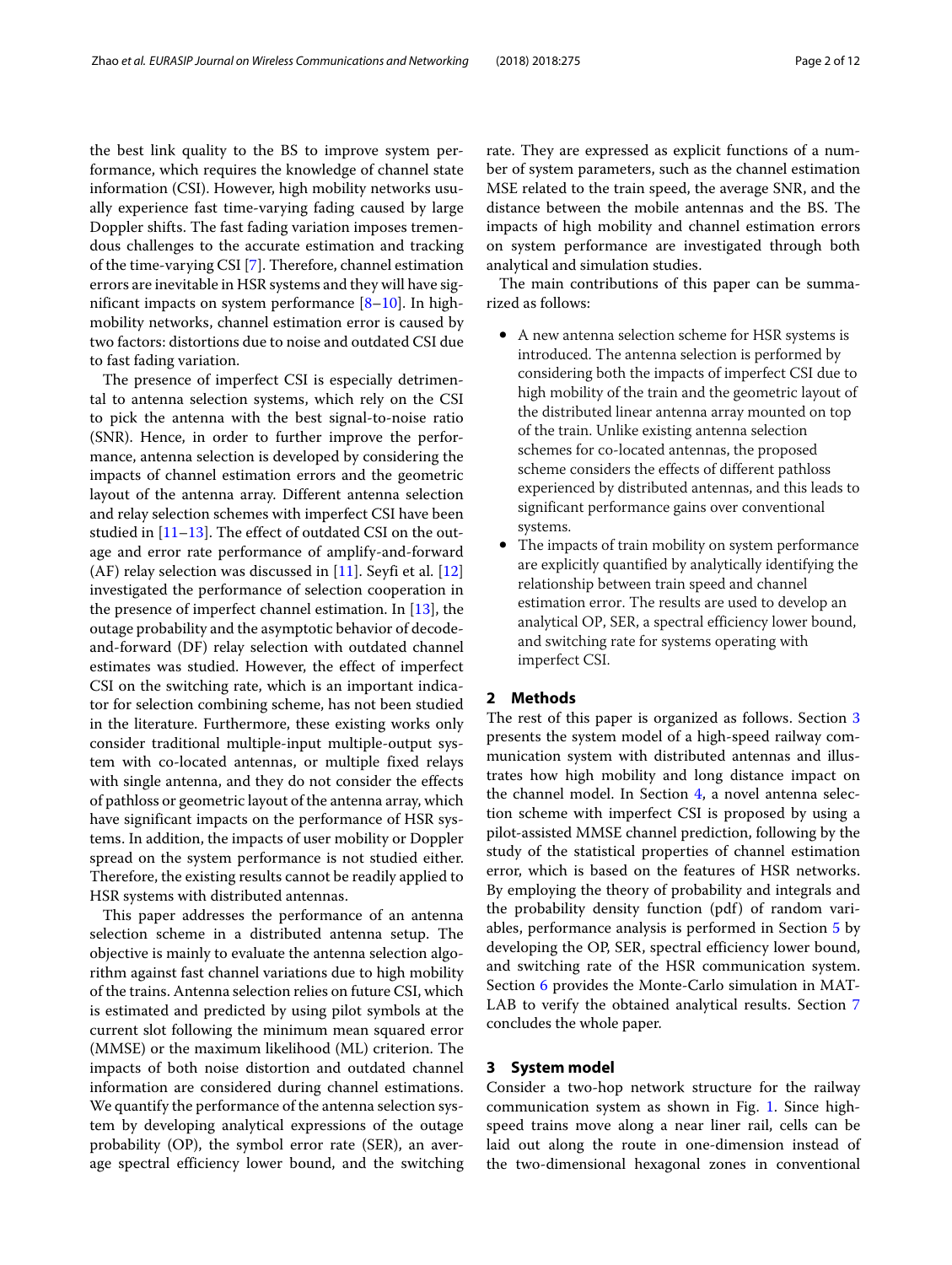

<span id="page-2-0"></span>cellular systems  $[14, 15]$  $[14, 15]$  $[14, 15]$ . As a result, each cell in the HSR system has only two neighboring cells instead of six neighboring cells as in a conventional hexagonal cellular structure. Thus, the effects of adjacent cell interference (ACI) or co-channel interference (CCI) from neighboring cells are much smaller compared to conventional cellular structure. In addition, the small number of neighboring cells allows a more generous frequency reuse scheme because the spectrum resources only needed to be share with fewer cells. In this paper, it is assumed that adjacent cells employ different spectrum. Thus, the effects of ACI or CCI is negligible. The UE onboard the train communicates with the BS by using MR with a linear array of distributed antennas mounted on top of the train as relays. Since MR only needs to provide coverage to users inside the train and the MR and UEs are relatively static and close to each other, it can be seen that the BS-MR link communication capability is the bottleneck of the HSR system. Assume that the capacity of the MR-UE link is much larger than that of the BS-MR link. Thus, we will focus on the study of the BS-MR antenna links, which limit the overall system performance.

In order to offer a good tradeoff between system performance and operation cost, this framework adopts antenna selection, wherein the mobile relay chooses one of the distributed antennas for uplink communication, preferably the one that yields the highest effective SNR among all of them. Due to the high mobility of the train, the system can only have an inaccurate estimate of the SNR based on imperfect CSI. The MR antenna with the best estimated SNR assists the users inside the train to transmit to BS, and all the transmitted data and available power will

be aggregated at the best MR antenna. Assume the system employs time division duplex (TDD) such that the uplink-downlink channel reciprocity can be utilized. The MR will estimate the downlink CSI for all antennas with the assist of pilot symbols transmitted by the BS. The estimated downlink CSI will then be used to predict the uplink CSI in the next time slot. In a high-speed train system, large Doppler spread caused by high mobility of the train introduces fast time-varying fading. Consequently, the CSI of two consecutive time slots are correlated but different.

The downlink signal observed by the *n*-th MR antenna during the *k*-th symbol period is

$$
y_n(k) = \sqrt{E_n} h_n(k) x_k + z_n(k)
$$
 (1)

where  $x_k$  is a modulated pilot or data symbol with unit energy,  $z_n(k)$  is additive white Gaussian noise (AWGN) with variance  $\sigma_z^2$ ,  $E_n = E_0 d_n^{-\alpha}$  is the average received symbol energy at the  $n$ -th MR antenna, with  $E_0$  being the transmission energy and  $d_n$  the distance between the BS and the *n*-th MR antenna, and  $h_n(k)$  is the time-varying small-scale fading. In Rayleigh fading channel, *hn*(*k*) is a zero-mean complex Gaussian random process with the auto-correlation function [\[16\]](#page-11-4)

$$
\rho = \mathbb{E}\left[h_n(k)h_n(l)^*\right] = J_0\left(2\pi f_\text{D}\cos\theta_n|k-l|T_s\right) \tag{2}
$$

where  $f_D$  is the maximum Doppler spread,  $\theta_n$  is the angle between the train's moving direction, and the BS-MR line,  $T_s$  is the symbol period, and  $J_0(x)$  is the zero-order Bessel function of the first kind.

Assume that the BS is  $d<sub>v</sub>$  meters away from the rail tracks, and the antenna of the BS is  $H<sub>b</sub>$  meters above the ground. Denote the length of the train as *L* and there are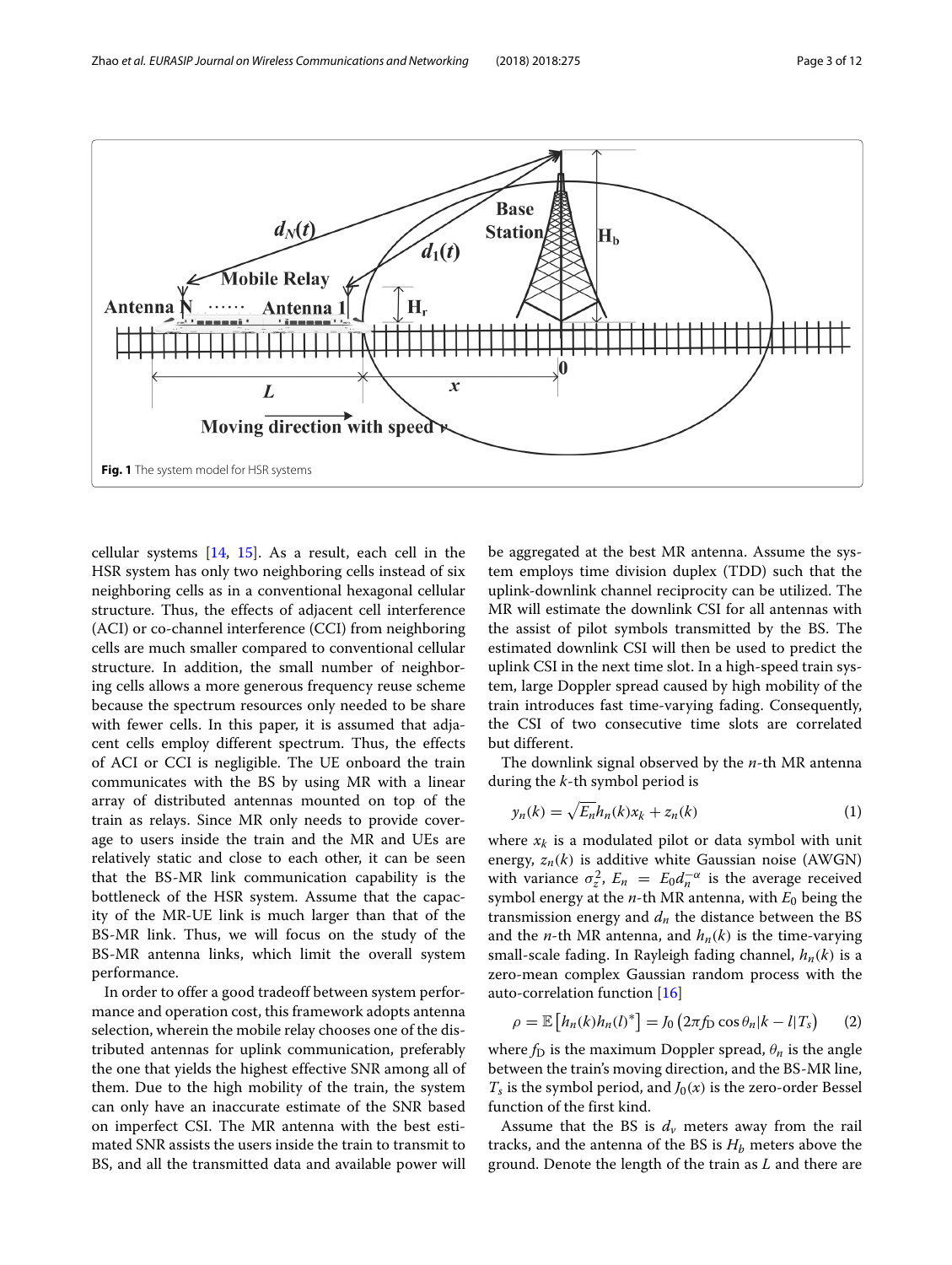*N* MR antennas evenly distributed on top of the train. The MR antennas are *Hr* meters above the ground. Without loss of generality, it is assumed that the horizontal coordinate of the BS is 0. Let *x* be the horizontal coordinate of the head of the train, then the coordinate of the *n*-th MR antenna is  $x_n = x - \frac{(n-1)}{N-1}L$ . The distance between the BS and the *n*-th MR antenna is thus  $d_n(x) = \sqrt{|x_n|^2 + d_0^2}$ , where  $d_0 = \sqrt{(H_b - H_r)^2 + d_v^2}$ , for  $n = 1, ..., N$ .

# <span id="page-3-0"></span>**4 Antenna selection based on imperfect CSI**

This section presents the proposed antenna selection scheme, where the best antenna is selected by predicting the uplink CSI with the estimated CSI in the downlink. In HSR systems, since the channel between the train and the BS changes at a higher rate, it is needed to predict the SNR in the next time slot by using the pilot symbols received at the current slot. Using channel prediction instead of simple channel estimation can avoid the use of stale CSI for antenna selection, thus achieving better performance. Firstly, the pilot-assisted channel estimation algorithms are discussed for channel prediction, studying the statistical properties of the imperfect CSI. The results are then used to develop the antenna selection algorithm.

#### **4.1 Statistical properties of imperfect CSI**

Due to the temporal channel correlation, the channel coefficients of the next slot can be predicted by using the pilot symbols received at the current slot. The channel prediction involves two steps. At the first stage, the MR estimates the downlink CSI of the current time slot with the help of pilot symbols. Then, the MR predicts the uplink CSI of the next time slot at the second stage. During the analysis, it is assumed that the channel remains constant in one time slot, the duration of which is usually much smaller than the channel coherence time, even in high mobility systems.

The channel estimation can be performed by following either the MMSE or the ML criteria. We will study channel estimation under both criteria and compare their performance.

#### *4.1.1 MMSE channel estimation*

Assume  $x_k = p$  is a pilot symbol in the downlink. Without loss of generality, it is assumed that the pilot symbols are from a constant amplitude alphabet set, that is  $|p|^2 = 1$ .

The MMSE channel estimation of  $h_n(k)$  by the *n*-th MR antenna is

$$
\hat{h}_n(k) = \mathbb{E}\left[h_n(k)y_n(k)^*\right] \cdot \mathbb{E}\left[y_n(k)y_n(k)^*\right]^{-1} \cdot y_n(k)
$$
\n
$$
= \sqrt{E_n}p^*\left(E_n + \sigma_z^2\right)^{-1}y_n(k)
$$
\n(3)

Once the downlink CSI of the current slot is estimated, the result is then used to predict the uplink CSI of the next slot by following the MMSE criterion. The predicted uplink CSI at time instant *l* is

<span id="page-3-2"></span>
$$
\hat{h}_n(l) = w_n(k, l)\hat{h}_n(k) \tag{4}
$$

where  $w_n(k, l)$  is the MMSE coefficient. Based on the orthogonal principle,  $\mathbb{E}\left\{\left[w_n(k,l)\hat{h}_n(k) - h_n(l)\right]\hat{h}_n^*(k)\right\} =$ 0, it can be presented as

<span id="page-3-3"></span>
$$
w_n(k,l) = \mathbb{E}\left[h_n(l)\hat{h}_n^*(k)\right]\mathbb{E}\left[\hat{h}_n(k)\hat{h}_n^*(k)\right]^{-1} \tag{5}
$$

If assume that the duration of one slot is  $T_0 = (l - k)T_s$ , then the MMSE prediction of  $h_n(l)$  can be obtained by combining  $(3)$ ,  $(4)$ , and  $(5)$ , and the result is

<span id="page-3-5"></span>
$$
\tilde{h}_n^{\text{MMSE}}(l) = \sqrt{E_n} J_0(2\pi f_n T_0) p^* \left( E_n + \sigma_z^2 \right)^{-1} y_n(k) \quad (6)
$$

where  $f_n = f_D \cos \theta_n$ . Define  $e_n = h_n(l) - h_n(l)$ . Then, the mean squared error (MSE),  $\sigma_n^2 = \mathbb{E} \left( |e_n|^2 \right)$ , is

<span id="page-3-4"></span>
$$
\sigma_{n,\text{MMSE}}^2 = 1 - J_0^2 \left( 2\pi f_n T_0 \right) \left( 1 + \frac{1}{\gamma_n} \right)^{-1} \tag{7}
$$

where  $\gamma_n = \frac{E_n}{\sigma_z^2} = \frac{E_0 d_n^{-\alpha}}{\sigma_z^2}$  is the average downlink SNR at the *n*-th MR antenna.

# *4.1.2 ML channel estimation*

Under the assumption of Rayleigh fading, for a fixed pilot symbol, the observation  $y_n(k)$  and the fading channel  $h_n(k)$  are jointly Gaussian distributed. Since  $h_n(k)$  and *hn*(*l*) are also jointly Gaussian distributed, we have that  $y_n(k)$ ,  $h_n(k)$ , and  $h_n(l)$  are jointly Gaussian distributed. The mean and variance of  $y_n(k)$  are

$$
\mathbb{E}\left[\mathbf{y}_n(k)\right] = \mathbb{E}\left[h_n(k)\right]p + 0 = 0\tag{8}
$$

$$
\mathbb{E}\left[\left|y_n(k)\right|^2\right] = E_n \mathbb{E}\left[\left|h_n(k)\right|^2\right] |p|^2 + \sigma_z^2 = E_n + \sigma_z^2 = \sigma_y^2 \tag{9}
$$

In addition, the cross-correlation between  $y_n(k)$  and  $h_n(l)$  is

$$
\mathbb{E}\left[\mathbf{y}_n(k)h_n^*(l)\right] = \sqrt{E_n}J_0(2\pi f_n T_0)p\tag{10}
$$

Therefore, the likelihood function  $p(y_n(k)|h_n(l))$  is a Gaussian probability density function (pdf), with the conditional mean  $\mu_{v_n(k)|h_n(l)}$  and conditional variance  $\sigma_{y_n(k)|h_n(l)}^2$ , given by

$$
\mu_{y_n(k)|h_n(l)} = \sqrt{E_n} p J_0(2\pi f_n T_0) h_n(l)
$$
\n(11)

$$
\sigma_{y_n(k)|h_n(l)}^2 = E_n + \sigma_z^2 - E_n J_0^2 (2\pi f_n T_0)
$$
\n(12)

<span id="page-3-1"></span>Then, the ML prediction of  $h_n(l)$  can be obtained by

$$
\tilde{h}_n^{\text{ML}}(l) = \arg \max p(y_n(k)|h_n(l)) = \frac{y_n(k)}{\sqrt{E_n} p J_0(2\pi f_n T_0)}
$$
\n(13)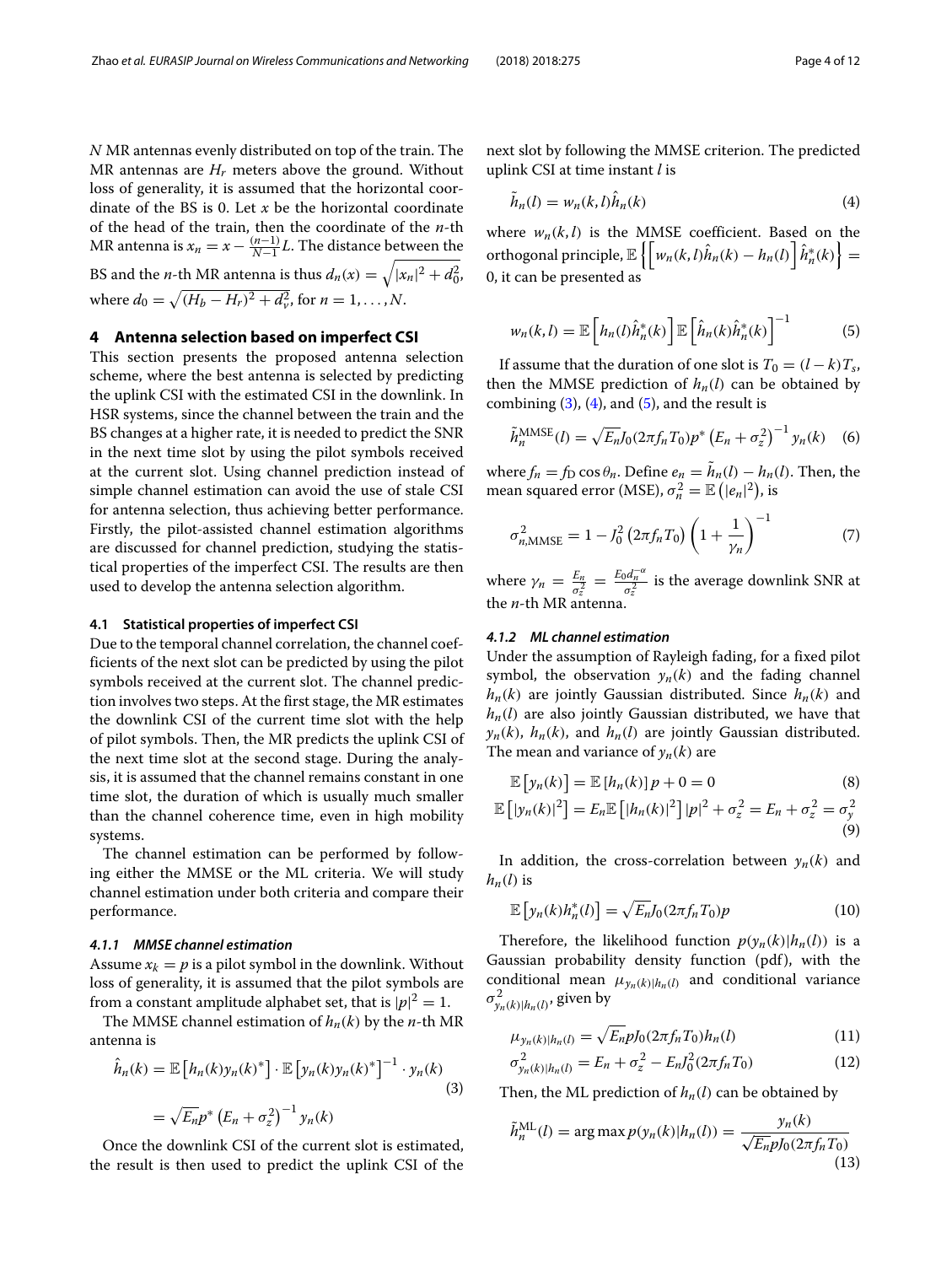The variance of the channel estimation error can then be calculated as

$$
\sigma_{n,\text{ML}}^2 = \frac{1}{J_0^2 \left(2\pi f_n T_0\right)} \left(1 + \frac{1}{\gamma_n} - J_0^2 (2\pi f_n T_0)\right) \tag{14}
$$

The variances of the channel estimation errors of MMSE and ML estimation are compared in Figs. [2](#page-4-0) and [3,](#page-5-1) for systems with  $f_D T_s = 0.01$  and 0.1, respectively. In both cases, the MMSE estimation outperforms ML estimation, and the performance difference is bigger at higher  $f_D T_s$ . Thus, the MMSE algorithm is better than the ML algorithm, especially under high mobility environment. Thus, in the following analysis, we will focus on the results obtained from the MMSE channel estimation.

In  $(7)$ , the channel estimation MSE is expressed as an explicit function of the maximum Doppler spread, the duration of a slot, and the location of the train. The function  $J_0(2\pi x)$  is decreasing in *x* for  $x \in [0, 0.3827)$ . In practical systems, we usually have  $f_nT_0 \ll 0.3827$ . For a system with symbol rate 100 ksym/s and operating at 1.9 GHz, the range of the Doppler spread is between 100 Hz  $(f_nT_0 = 10^{-3})$  to 1 KHz  $(f_nT_0 = 10^{-2})$ , which correspond to a mobile speed in the range between 56.8 and 568.4 km/hr [\[8\]](#page-10-5). Thus,  $J_0\left(2\pi f_nT_0\right)$  decreases in  $f_nT_0$ for practical values of  $f_n T_0$ . At a given location,  $\sigma_n^2$  is an increasing function in  $f_nT_0$  for  $f_nT_0$  < 0.3827, which means that a higher train mobility will result in a higher MSE. At a given train speed or *f*<sub>D</sub>, when the MR antenna is closer to the BS,  $\gamma_n$  is larger and  $f_n$  is larger, there is an optimum position which results in a smaller  $\sigma_n^2$ .

Conditioned on the pilot symbol *p*, the observed pilot symbol  $y_n(k)$  is Gaussian distributed. Since  $h_n(l)$  is a linear transformations of  $y_n(k)$ , it is also Gaussian dis-tributed. From [\(6\)](#page-3-5), the mean of  $h_n(l)$  is 0, and its variance is  $1 - \sigma_n^2$ .

### **4.2 Distributed antenna selection scheme**

Based on the statistical properties of the estimated channel coefficients, the system equation for uplink transmission can be written as

$$
y_n(l) = \sqrt{E_n} [\tilde{h}_n(l) + e_n] x_l + z_n.
$$
 (15)

Considering the effects of imperfect CSI, the effective SNR for the *n*-th MR antenna is given by

<span id="page-4-1"></span>
$$
\hat{\gamma}_n = \frac{E_n \left| \tilde{h}_n(l) \right|^2}{E_n \sigma_n^2 + \sigma_z^s} = \frac{\gamma_n \left| \tilde{h}_n(l) \right|^2}{\gamma_n \sigma_n^2 + 1}
$$
\n(16)

During the uplink transmission, the central unit on the train will select the MR antenna with the best effective SNR  $\hat{\gamma}_n$  as follows:

$$
k = \arg \max_{n} (\hat{\gamma}_n), \ \ n = 1, \dots, N \tag{17}
$$

After distributed antenna selection with imperfect CSI, the effective SNR of uplink transmission can be presented as

$$
\hat{\gamma}_{\max} = \max_{n} \hat{\gamma}_n = \hat{\gamma}_k \tag{18}
$$

<span id="page-4-0"></span>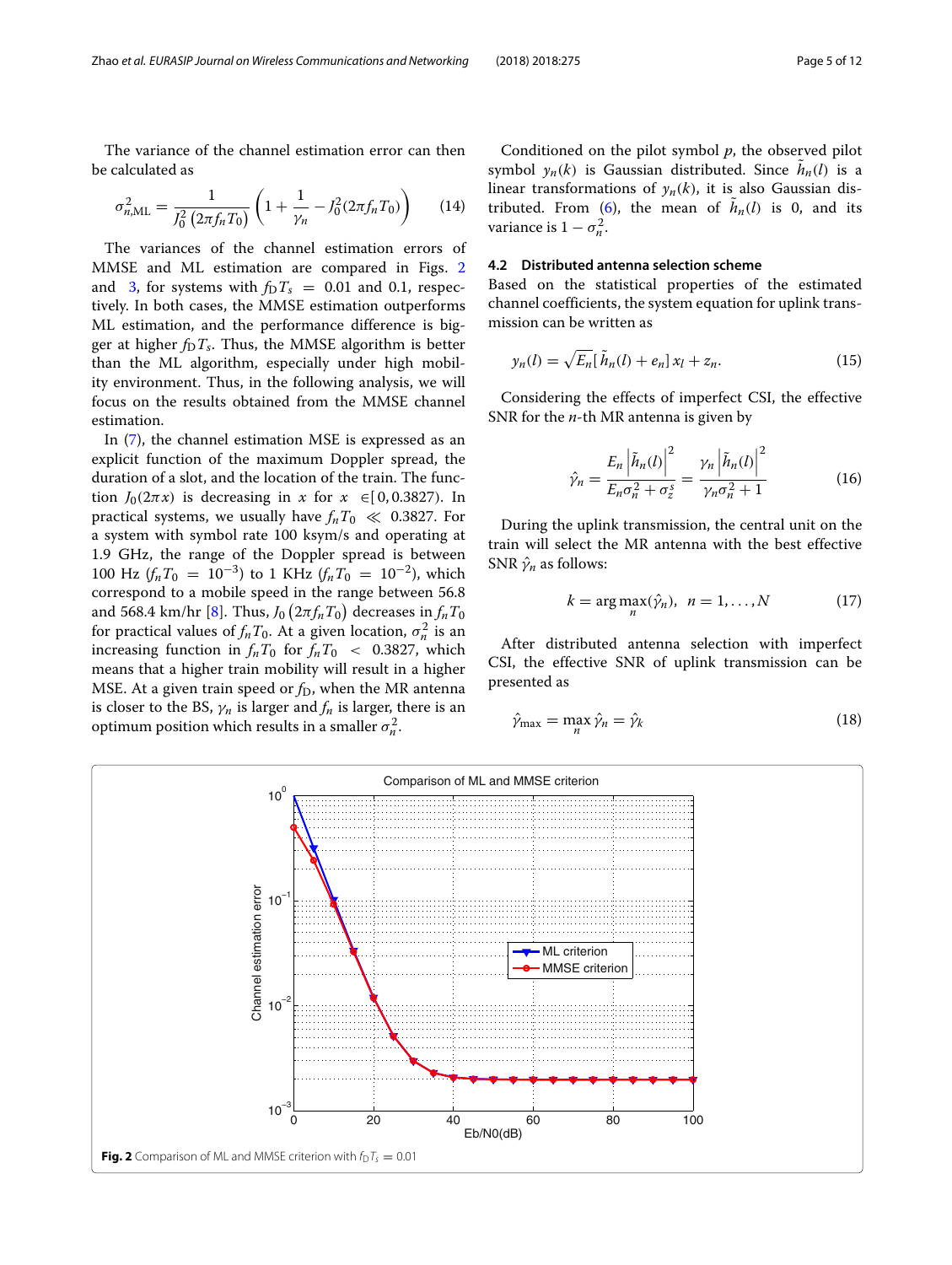

# <span id="page-5-1"></span><span id="page-5-0"></span>**5 Performance analysis**

The performance of the proposed antenna selection scheme is studied in this section. Specifically, the analytical expressions of outage probability, average symbol error probability, spectral efficiency lower bound, and switching rate will be developed, by considering the analytical properties of imperfect CSI.

### **5.1 Outage probability**

The outage probability  $P_{\text{out}}$  is defined as the probability that the system cannot support a certain target data rate. It is equivalent to the probability that the overall effective SNR is lower than a threshold,  $\gamma_T$ , which is related to the target rate *R* via  $\gamma_T = 2^{2R} - 1$ . For the proposed distributed antenna selection system under the high mobility scenario, the outage probability is given by

$$
P_{\text{out}} = P\left(\hat{\gamma}_{\text{max}} \le \gamma_T\right) = F_{\hat{\gamma}_{\text{max}}}(\gamma_T) \tag{19}
$$

where  $F_{\hat{\gamma}_{\text{max}}}(x)$  is the cumulative distribution function (CDF) of  $\hat{\gamma}_{\text{max}}$ . Since  $h_n(l)$  is zero-mean Gaussian distributed with variance  $1 - \sigma_n^2$ , the effective SNR  $\hat{\gamma}_n$  given in  $(16)$  is expontially distributed. From  $(16)$ , the mean of  $\hat{\gamma}_n$  is

$$
\beta_n = \mathbb{E}(\hat{\gamma}_n) = \frac{\gamma_n \left(1 - \sigma_n^2\right)}{\gamma_n \sigma_n^2 + 1} \tag{20}
$$

Combining [\(7\)](#page-3-4) and [\(20\)](#page-5-2) yields

$$
\beta_n = \left[ \left( 1 + \frac{1}{\gamma_n} \right)^2 \frac{1}{J_0^2 (2\pi f_n T_0)} - 1 \right]^{-1} \tag{21}
$$

It is obvious that  $\beta_n$  increases in  $\gamma_n$ , and decreases in  $f_nT_0$  when  $f_nT_0 < 0.3827$ .

The CDF of  $\hat{\gamma}_n$  is thus

$$
F_{\hat{\gamma}_n}(\gamma) = 1 - \exp\left(-\frac{\gamma}{\beta_n}\right) \tag{22}
$$

Since  $\hat{\gamma}_n$  are mutually independent, the CDF of  $\hat{\gamma}_{\text{max}}$  is

<span id="page-5-3"></span>
$$
F_{\hat{\gamma}_{\text{max}}}(\gamma) = \prod_{n=1}^{N} F_{\hat{\gamma}_n}(\gamma) = \prod_{n=1}^{N} \left[ 1 - \exp\left( -\frac{\gamma}{\beta_n} \right) \right] \tag{23}
$$

From  $(7)$ ,  $(20)$ , and  $(23)$ , the outage probability can be expressed by

$$
P_{\text{out}} = \prod_{n=1}^{N} \left[ 1 - \exp\left( \frac{(1 + \gamma_n)^2 \gamma_T}{\gamma_n^2 J_0^2 (2\pi f_n T_0)} - \gamma_T \right) \right]
$$
(24)

### **5.2 Average symbol error rate**

The average symbol error rate (SER) of the proposed distributed antenna selection scheme in the presence of imperfect CSI is derived in this subsection. It is shown in [\[12\]](#page-11-1) that the average SER in many digital modulation scenarios over fading channel is given by

<span id="page-5-4"></span>
$$
\bar{P}_e = \int_0^\infty bQ\left(\sqrt{a\gamma}\right) f_\gamma(\gamma) d\gamma \tag{25}
$$

<span id="page-5-2"></span>where  $Q(x)$  is the Gaussian- $Q$  function, and the values of  $a$ and *b* depend on the modulation scheme. For instance, for BPSK modulation  $a = 2$  and  $b = 1$ . The analysis can be generalized to many types of modulation including QPSK, M-PAM modulation, and M-QAM as well.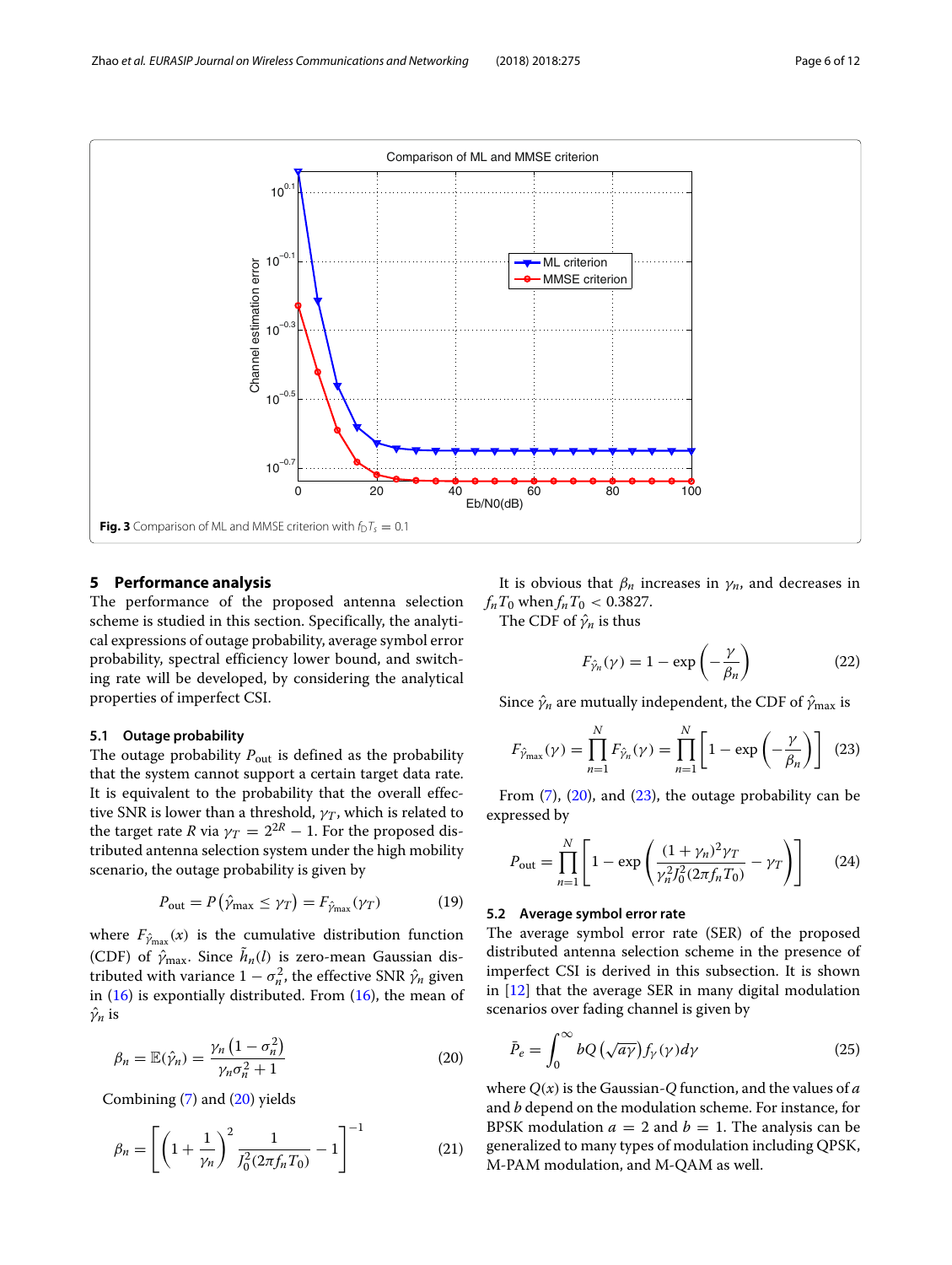The pdf of  $\hat{\gamma}_{\text{max}}$  is [\[12\]](#page-11-1)

$$
f_{\hat{\gamma}_{\max}}(\gamma) = \frac{\partial F_{\hat{\gamma}_{\max}}(\gamma)}{\partial \gamma} = \sum_{n=1}^{N} f_{\hat{\gamma}_n}(\gamma) \prod_{i \neq n}^{N} F_{\hat{\gamma}_i}(\gamma)
$$

$$
= \sum_{p=1}^{N} \sum_{n=1}^{N} (-1)^{p+1} [\Psi^p \mathbf{b}]_n \exp(-\gamma [\Psi^p \mathbf{b}]_n)
$$
(26)

where  $\mathbf{b} \triangleq \left[\frac{1}{\beta_1}, \frac{1}{\beta_2}, \dots, \frac{1}{\beta_N}\right]^T$ , the matrix  $\Psi^p$  is a binary permutation matrix with the dimension of  $\binom{N}{p} \times N$ , and  $(v)_n$  is the *n*-th element of the vector **v**. Each row of  $\Psi^p$ has *p* ones and  $N - p$  zeros, and it corresponds to one out of  $\binom{N}{p}$  possible combination of  $p$  ones and  $N-p$  zeros.

The average SER for the proposed antenna selection system can be obtained by combining  $(25)$  and  $(26)$ , and the result is

$$
SER = \frac{b}{2} \sum_{p=1}^{N} \sum_{n=1}^{N} (-1)^{p+1} \left( 1 - \sqrt{\frac{a}{2[\Psi^p \mathbf{b}]_n + a}} \right) (27)
$$

where the following identity is used in the derivation of the above equation  $([17], Eq. (6.283.2))$  $([17], Eq. (6.283.2))$  $([17], Eq. (6.283.2))$ 

$$
\int_0^\infty Q\left(\sqrt{q\gamma}\right) \exp\left(-p\gamma\right) d\gamma = \frac{1}{2p} \left(1 - \sqrt{\frac{q}{2p+q}}\right)
$$
\n(28)

#### **5.3 An average spectral efficiency lower bound**

The average spectral efficiency of the system with imperfect CSI is lower bounded by [\[8\]](#page-10-5)

$$
\bar{C} = \int_0^\infty \log_2(1+\gamma)f_{\hat{y}_{\text{max}}}(\gamma)d\gamma.
$$
 (29)

Based on the identity,  $\int_0^\infty \exp(-\alpha x) \log_2(1 + x) dx =$ <br> $\frac{1.44}{2.42} \exp(\alpha) \Gamma(0, \alpha)$  (117) Eq. (4.337.1)) where  $\Gamma(0, x)$  $\int_{\alpha}^{\frac{1.44}{\alpha}} \exp(\alpha) \Gamma(0, \alpha)$  ([\[17\]](#page-11-5), Eq. (4.337.1)), where  $\Gamma(0, x) =$ <br> $\int_{x}^{\infty} \frac{1}{t} \exp(-t) dt$  is the incomplete Gamma function and the pdf of  $\hat{\gamma}_{\text{max}}$  in [\(26\)](#page-6-0), the average spectral efficiency lower bound can be written as

$$
\bar{C} = 0.72 \sum_{p=1}^{N} \sum_{n=1}^{N} (-1)^{p+1} \exp \left( [\Psi^{p} \mathbf{b}]_{n} \right) \Gamma \left( 0, [\Psi^{p} \mathbf{b}]_{n} \right)
$$
\n(30)

### **5.4 Switching rate**

The switching rate is defined as the number of times per second that the system has to switch from one MR antenna to another. It is an important measure on the complexity of the implementation of the antenna selection schemes in practical systems. The switching rates for dual branch [\[18\]](#page-11-6) and multi-branch [\[19\]](#page-11-7) systems with perfect CSI have been investigated. In this section, the impacts of channel estimation error on switching rate are analytically studied. Specifically, the switching rate of a two-branch system with independent but non-identically distributed (i.n.d.) branches is mainly investigated.

For a two-branch system, define a new random process

<span id="page-6-1"></span>
$$
Z(t) = R_1(t) - R_2(t)
$$
\n(31)

<span id="page-6-0"></span>where  $R_n(t) = \sqrt{\hat{\gamma}_n(t)}$  is the square root of the estimated SNR at time *t*. From [\(16\)](#page-4-1), the pdf of  $R_n(t)$  is

<span id="page-6-2"></span>
$$
f_{R_n}(x) = \frac{x}{m_{\hat{\gamma}_n}} \exp\left(-\frac{x^2}{2m_{\hat{\gamma}_n}}\right), \quad \text{for } n = 1, 2 \tag{32}
$$

where  $m_{\hat{\gamma}_n} = \mathbb{E}[\hat{\gamma}_n]$ . From [\(16\)](#page-4-1), it can be obtained as

$$
m_{\hat{\gamma}_n} = \frac{\gamma_n \left(1 - \sigma_n^2\right)}{\gamma_n \sigma_n^2 + 1} = \left[ \left(1 + \frac{1}{\gamma_n}\right)^2 \frac{1}{J_0^2 (2\pi f_n T_0)} - 1 \right]^{-1} \tag{33}
$$

With the definition of  $Z(t)$  in [\(31\)](#page-6-1), the switching rate can be calculated as [\[18\]](#page-11-6),

<span id="page-6-3"></span>
$$
SR = f_Z(0) \left[ \int_{-\infty}^0 |\dot{z}| f_{\dot{Z}}(\dot{z}) d\dot{z} + \int_0^\infty \dot{z} f_{\dot{Z}}(\dot{z}) d\dot{z} \right] \tag{34}
$$

where  $\dot{Z}(t)$  is the derivative process of  $Z(t)$ , and  $f_Z(0)$  =  $\int_0^\infty f_{R_1}(x) f_{R_2}(x) dx$  is the pdf of  $Z(t)$  evaluated at 0.

From  $(32)$ ,  $f_Z(0)$  can be calculated as

$$
f_Z(0) = \frac{\sqrt{m_{\hat{\gamma}_1} m_{\hat{\gamma}_2}}}{\left(m_{\hat{\gamma}_1} + m_{\hat{\gamma}_2}\right)^{\frac{3}{2}}} \sqrt{\frac{\pi}{2}}
$$
(35)

The derivative of  $Z(t)$ ,  $\dot{Z}(t) = \dot{R}_1(t) - \dot{R}_2(t)$  is zero-mean Gaussian distributed because  $\dot{R}_1(t)$  and  $\dot{R}_2(t)$  are independent zero-mean Gaussian processes [\[18\]](#page-11-6), and the variance of  $\dot{Z}(t)$  is

$$
\sigma_{\tilde{Z}}^2 = 2\pi^2 \left( f_1^2 m_{\hat{\gamma}_1} + f_2^2 m_{\hat{\gamma}_2} \right)
$$
 (36)

Therefore, it can be presented as:

<span id="page-6-4"></span>
$$
\int_{-\infty}^{0} |\dot{z}| f_{\dot{Z}}(\dot{z}) d\dot{z} = \int_{0}^{\infty} \dot{z} f_{\dot{Z}}(\dot{z}) d\dot{z}
$$
(37)  

$$
= \int_{0}^{\infty} \frac{\dot{z}}{\sqrt{2\pi}\sigma_{\dot{z}}} \exp\left(-\frac{\dot{z}^{2}}{2\sigma_{\dot{Z}}^{2}}\right) = \frac{\sigma_{\dot{Z}}}{\sqrt{2\pi}}
$$

Combining [\(34\)](#page-6-3)-[\(37\)](#page-6-4) yields

.

SR = 
$$
\frac{\pi \sqrt{2m_{\hat{\gamma}_1}m_{\hat{\gamma}_2}} \sqrt{f_1^2 m_{\hat{\gamma}_1} + f_2^2 m_{\hat{\gamma}_2}}}{(m_{\hat{\gamma}_1} + m_{\hat{\gamma}_2})^{\frac{3}{2}}}
$$
(38)

In the above analysis, the outage probability, average SER, average spectral efficiency lower bound, and switching rate are expressed as explicit functions of the average SNR,  $\gamma_n$ , and the channel estimation MSE,  $\sigma_n^2$ , which in turn are functions of the Doppler spread,  $f_n$ , and the distance between the antenna and BS. These results analytically quantify the impacts of imperfect CSI and the geometric layout of the distributed antenna array on the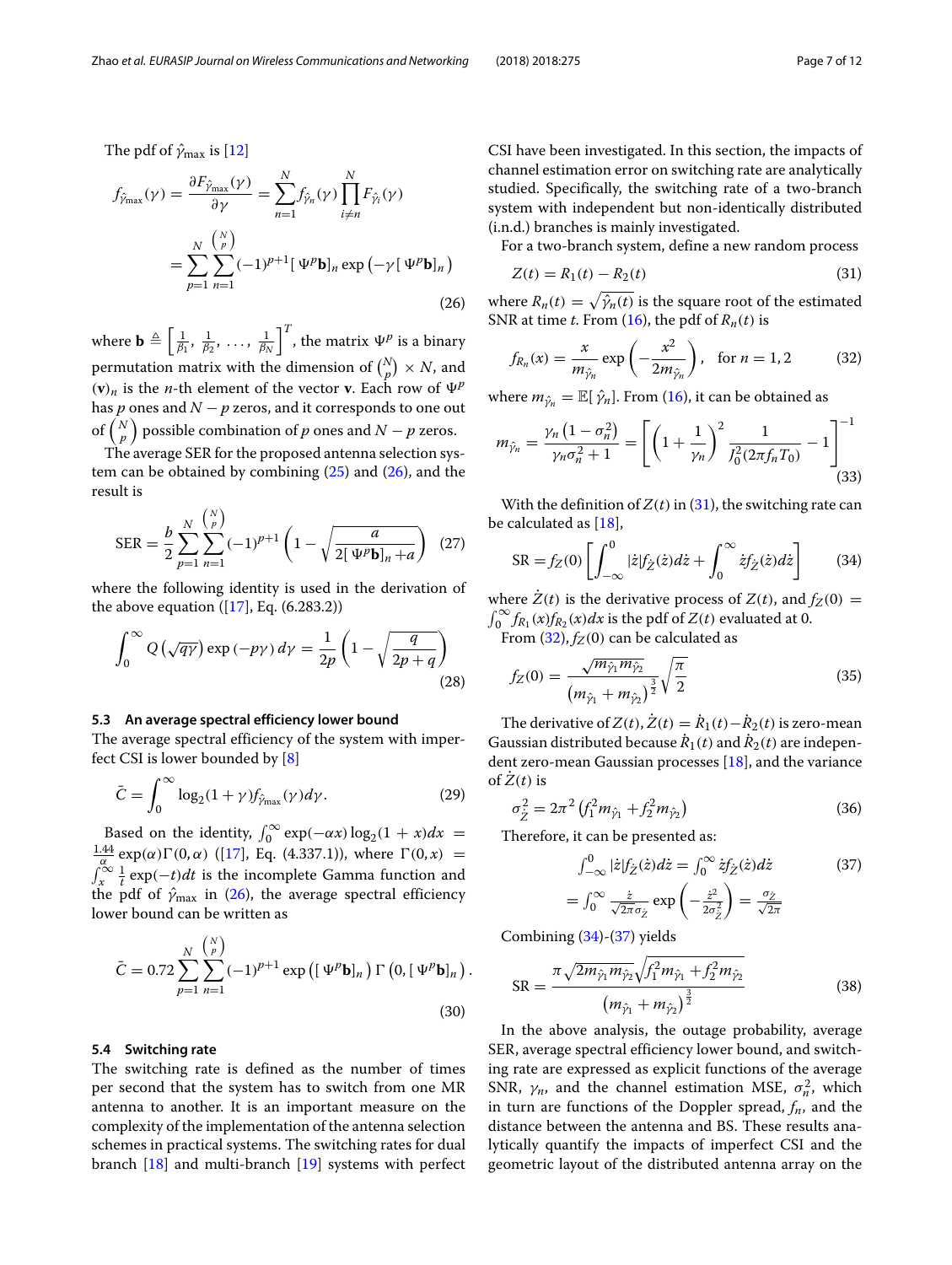performance of the distributed antenna selection in HSR systems.

### <span id="page-7-0"></span>**6 Numerical and simulation results**

Numerical and simulation results are presented in this section to validate the analytical results, and to demonstrate the impacts of imperfect CSI on the performance of HSR systems with the proposed antenna selection scheme. For convenience,  $\gamma = \frac{E_0}{d_{\min}^{\alpha} \sigma_z^2}$  is used as the reference received SNR, where  $d_{\text{min}}$  is the shortest possible distance between BS antenna and MR antennas. Set  $d_{\text{min}}$  = 60 m, cell rdius  $R = 1000$  m, the length of the rain  $L = 400$  m, and path loss exponent  $\alpha = 2.3$  in the simulation. BPSK modulation is used for all examples.

Figure [4](#page-7-1) shows the outage probability as a function of the reference SNR  $\gamma$ , with various values of the MR antenna number *N*. The maximum normalized Doppler spread is  $f_D T_s = 0.01$  and the horizontal coordinate of the first mobile antenna is  $x = 200$ . Both analytical and simulation results are shown in the figure, and they match very well in all system configurations. As expected, the outage probability improves with the distributed antenna number *N* due to the additional spatial diversity. Similar results are also observed for the average symbol error rate and spectral efficiency.

Figures [5,](#page-8-1) [6,](#page-8-2) and [7](#page-9-0) show the outage probability, average SER, and spectral efficiency lower bound, respectively, under various values of the maximum Doppler spread  $f<sub>D</sub>T<sub>s</sub>$ . The number of MR antennas is  $N = 4$ . All other parameters are the same as the previous example. When  $f<sub>D</sub>T<sub>s</sub>$  is relatively small, the system can obtain an accurate estimate of the fading channel; thus, spatial diversity gains can be obtained by the system. As  $f_D T_s$  increases, the performance is dominated by channel estimation errors, and the performance degrades significantly. It can be seen in Figs. [5,](#page-8-1) [6,](#page-8-2) and [7](#page-9-0) that an error floor appears at high reference SNR when  $f_D T_s \geq 0.1$ . For example, at  $f_D T_s = 0.2$ , an error floor at  $8 \times 10^{-3}$  is observed for the outage probability. The error floor is due to channel estimation errors. Therefore, increasing the accuracy of channel estimation or the number of distributed antennas can yield a better performance at the cost of higher complexity.

Figure [8](#page-9-1) shows the outage probability as a function of the horizontal coordinate of the first MR antenna, under various values of the maximum normalized Doppler spread  $f_D T_s$ . The MR antenna number is  $N = 4$  and the reference SNR is  $\gamma = 10$  dB. It can be seen from Fig. [8](#page-9-1) that when the train is close to the base station, both channel estimation error and the antenna-BS distance affect the system performance. When the train is far away from the BS, the impact of path loss dominates the channel gain resulting in a poor performance. It is interesting that the best performance is achieved at the point  $x = 200$ , which is not the minimum distance between BS and the first antenna. Similar results are also observed for the average symbol error rate and spectral efficiency. Once again, the impact of distance can not be ignored in HSR system.

Figure [9](#page-10-8) shows the switching rate as a function of *x*, the coordinate of the first MR antenna, in a system with  $N = 2$ mobile antennas. Systems with different  $f_D T_s$  or perfect CSI are considered in this example. For the range of *x* considered here, the switching rates are quasi-concave in *x*

<span id="page-7-1"></span>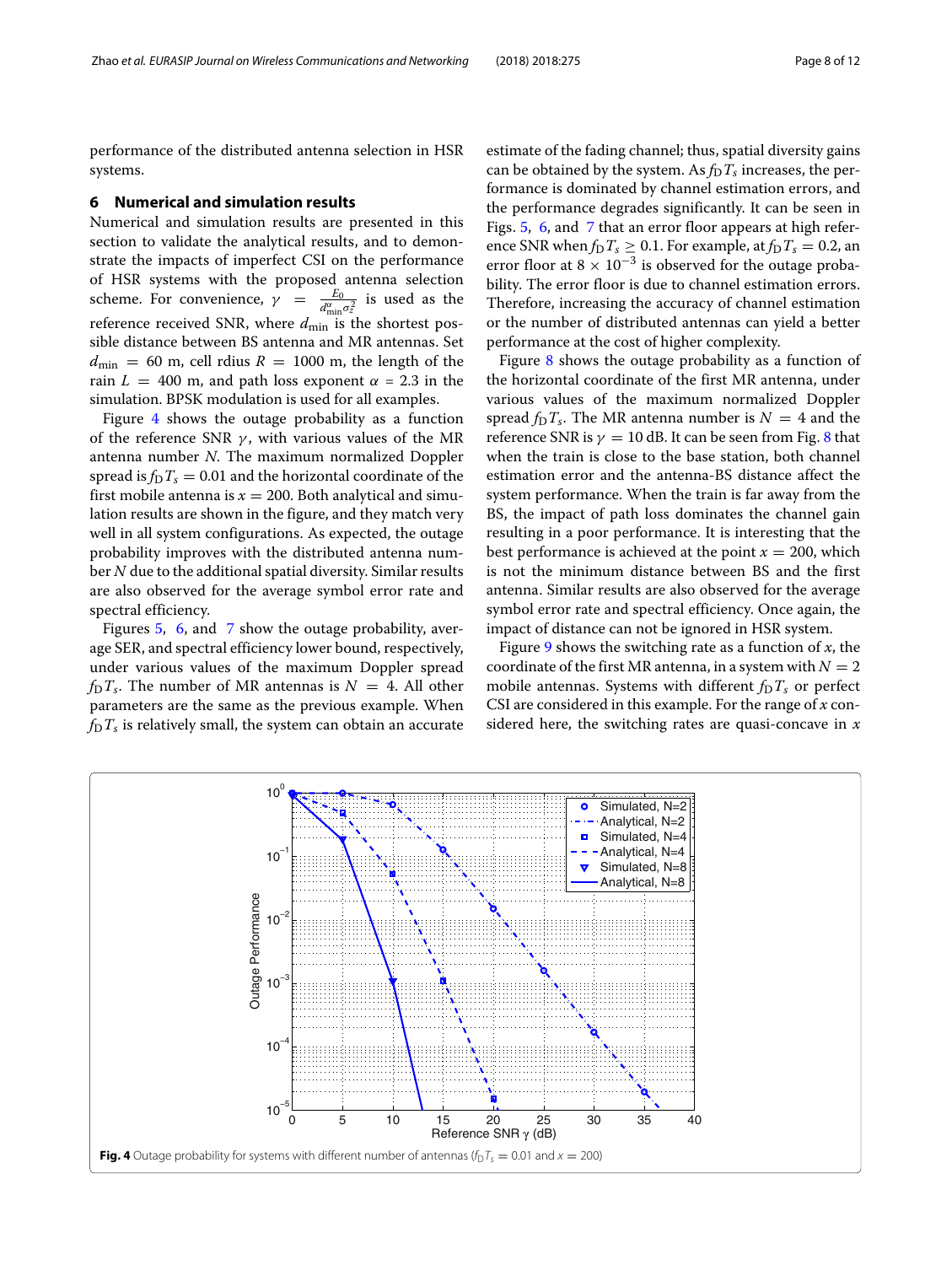

<span id="page-8-1"></span>for all systems. When *x* is small, both antennas are close to the BS, and the small-scale fading has a large impact on antenna selection, which leads to large switching rate. When *x* is large, the fading effect is dominated by pathloss, thus the switching rate decreases at large *x*. In addition, the impacts of channel estimation error gradually diminish as *x* becomes large, because of the dominance of the large-scale pathloss.

# <span id="page-8-0"></span>**7 Conclusions**

A new antenna selection scheme for HSR systems was proposed in this paper by considering the impacts of imperfect CSI and the geometric layout of distributed antennas mounted on top of the train. The antenna selection was performed by predicting the CSI in the next time slot by following the MMSE criterion. The channel prediction MSE was expressed as a function of the maximum

<span id="page-8-2"></span>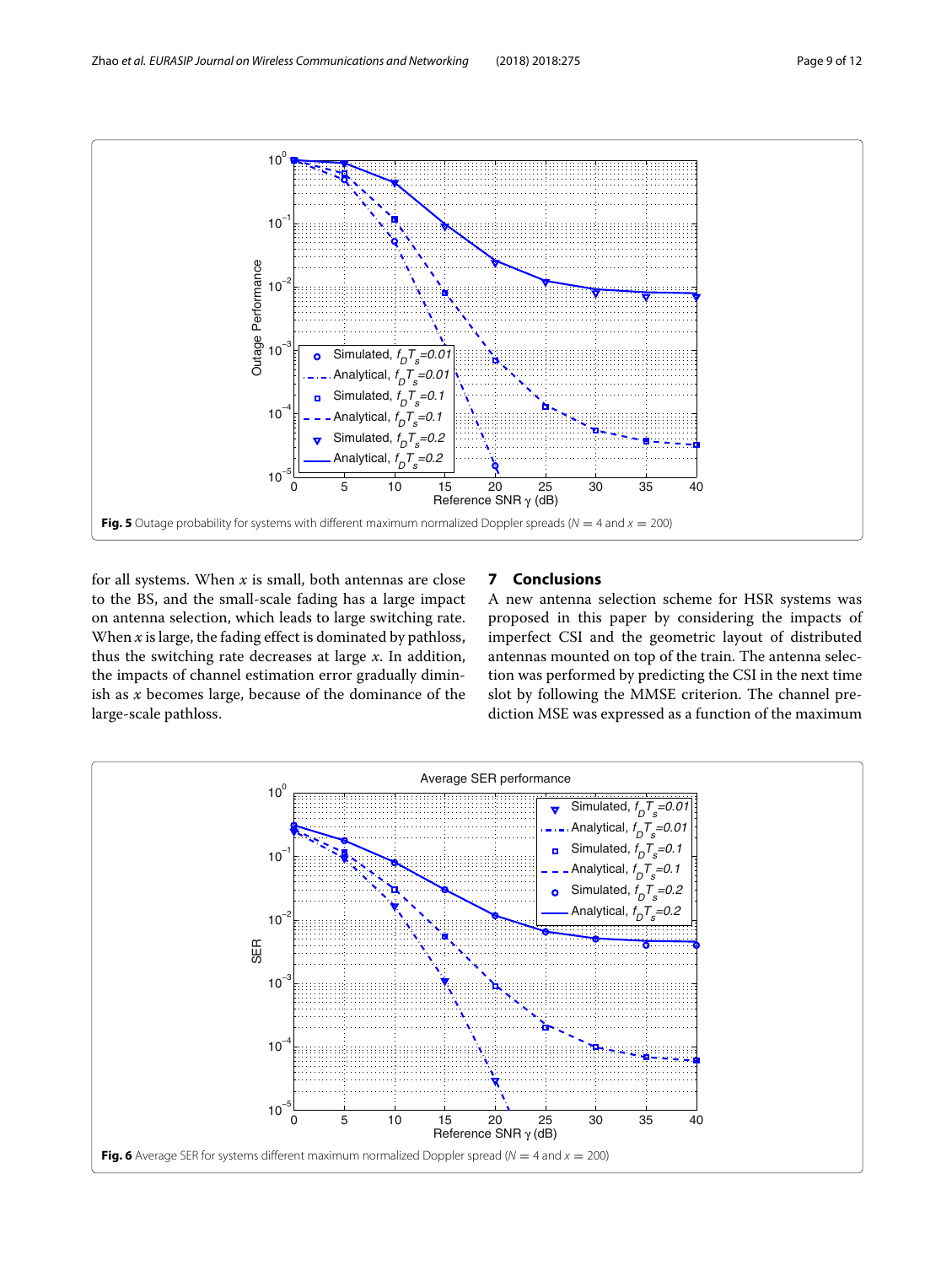

<span id="page-9-1"></span><span id="page-9-0"></span>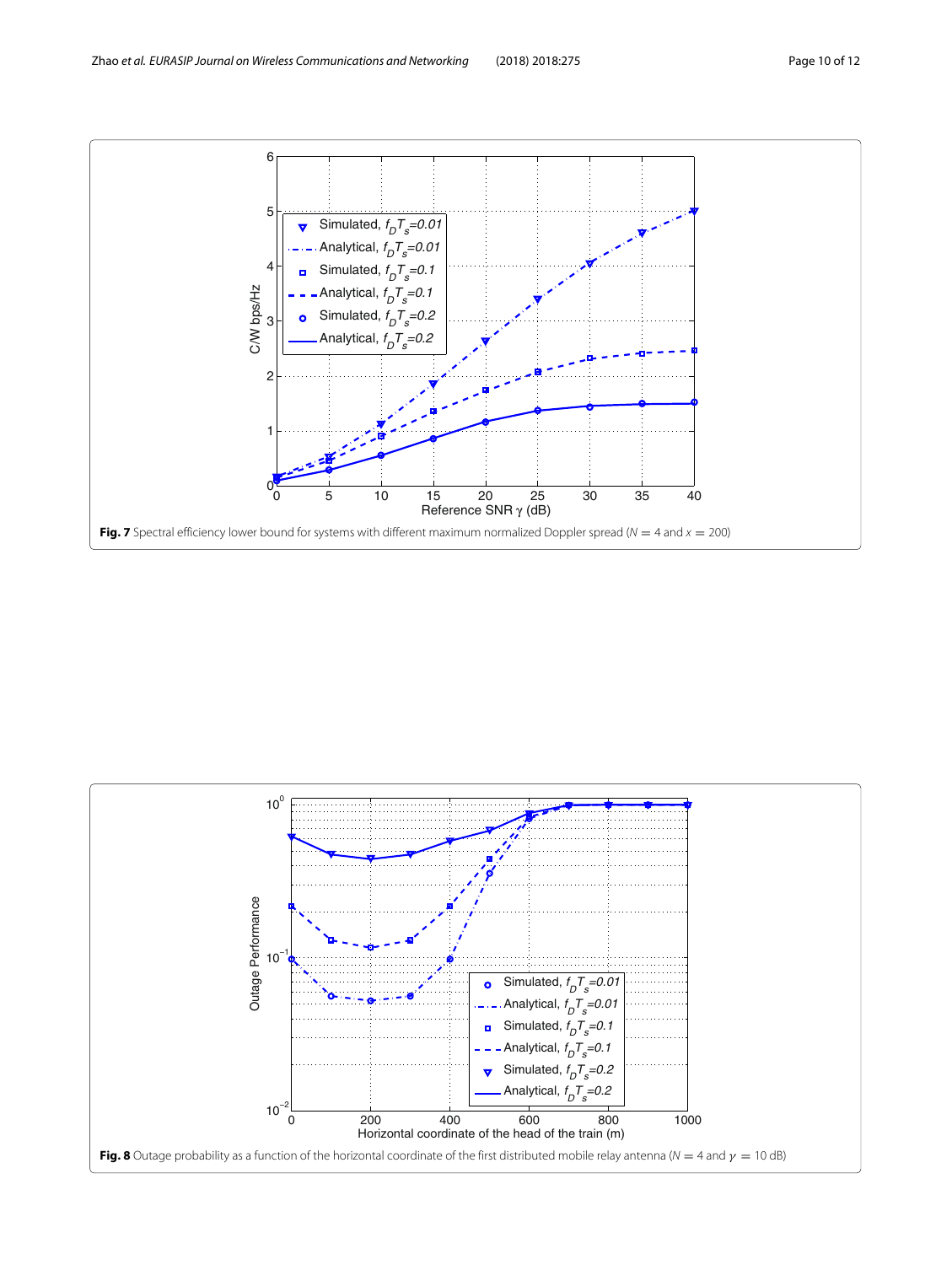

<span id="page-10-8"></span>Doppler spread and SNR. The impacts of channel estimation errors and the geometric layout of the antenna on the performance of antenna selections were studied by developing several performance metrics, including the outage probability, the average SER, a spectral efficiency lower bound, and the switching rate. Both analytical and simulation results demonstrated that channel estimation errors have significant impact on the performance of systems with distributed antenna selections.

#### **Abbreviations**

AF: Amplify-and-forward; AWGN: Additive white Gaussian noise; BS: Base station; CDF: Cumulative distribution function; CSI: Channel state information; DF: Decode-and-forward; HSR: High-speed railway; MMSE: Minimum mean squared error; ML: Maximum likelihood; MR: Mobile relay; MSE: Mean squared error; OP: Outage probability; pdf: Probability density function; SER: Symbol error rate; SNR: Signal-to-noise ratio; TDD: Time division duplex; UE: User equipment; VPL: Vehicular penetration loss

#### **Funding**

The research leading to these results was supported in part by the China-Singapore Joint Research Grant (NSFC-NRF Project) under the grant No. 61661146003/NRF2016NRF-NSFC001-089 and the Innovative Intelligence Base Project (111 Project) under the grant No.111-2-14.

#### **Availability of data and materials**

All the results are simulated by the MATI AB.

#### **Authors' contributions**

JZ carried out the system model, performed the experiments, and drafted the manuscript. JXW and PZF gave valuable comments on the design of system model and helped in revising the manuscript. All authors read and approved the final manuscript.

#### **Competing interests**

The authors declare that they have no competing interests.

## **Publisher's Note**

Springer Nature remains neutral with regard to jurisdictional claims in published maps and institutional affiliations.

#### **Author details**

<sup>1</sup> Institute of Mobile Communications, Southwest Jiaotong University, 610031 Chengdu, Sichuan, People's Republic of China. <sup>2</sup> Department of Electrical Engineering, University of Arkansas, AR 72701 Fayetteville, USA.

### Received: 21 July 2017 Accepted: 12 November 2018 Published online: 04 December 2018

#### **References**

- <span id="page-10-0"></span>1. FuTURE Mobile Communication Forum: White Paper V2.0H 5G Enabler, High mobility support (2016). China
- <span id="page-10-1"></span>2. P. Fan, J. Zhao, I. Chih-Lin, 5G high mobility wireless communications: challenges and solutions. China Commun. **Supl 2**(13), 1–13 (2016)
- 3. 3GPP, TR 36.836, V12.0.0, Evolved Universal Terrestrial Radio Access (E-UTRA); Study on Mobile Relay (Release 12) (2014)
- L. Chen, Y. Huang, F. Xie, Y. Gao, L. Chu, H. He, Y. Li, F. Liang, Y. Yuan, Mobile relay in LTE-advanced systems. IEEE Commun. Mag. **51**(11), 144–151 (2013)
- <span id="page-10-2"></span>5. A. Khan, A. Jamalipour, Moving relays in hetergeneous cellulaer nerworks-a coverage performance analysis. IEEE Trans. Veh. Technol. **65**(8), 6128–6135 (2016)
- <span id="page-10-3"></span>6. A. F. Molisch, in Proceeding Radio and Wireless Conference. Mimo systems with antenna selection-an overview (IEEE, Boston, 2003), pp. 167–170
- <span id="page-10-4"></span>7. J. Wu, v P., A survey on high mobility wireless communications: challenges, opportunities and solutions. IEEE Access. **4**, 450–476 (2016)
- <span id="page-10-5"></span>8. N. Sun, J. Wu, Maximizing spectral efficiency for high mobility systems with imperfect channel state information. IEEE Trans. Wirel. Commun. **13**(3), 1426–1470 (2014)
- 9. W. Zhou, P. Fan, J. Wu, Energy and spectral efficient doppler diversity transmission in high mobility systems with imperfect channel estimation. EURASIP J. Wirel. Commun. Netw. **1**, 1–12 (2015)
- <span id="page-10-6"></span>10. W. Zhou, J. Wu, P. Fan, High mobility wireless communications with doppler diversity: fundamental performance limits. IEEE Trans. Wirel. Commun. **14**(12), 6981–6992 (2015)
- <span id="page-10-7"></span>11. D. S. Michalopoulos, H. A. Suraweera, G. K. Karagiannidis, R. Schober, Amplify-and-forward relay selection with outdated channel estimates. IEEE Trans. Commun. **60**(5), 1278–1290 (2012)